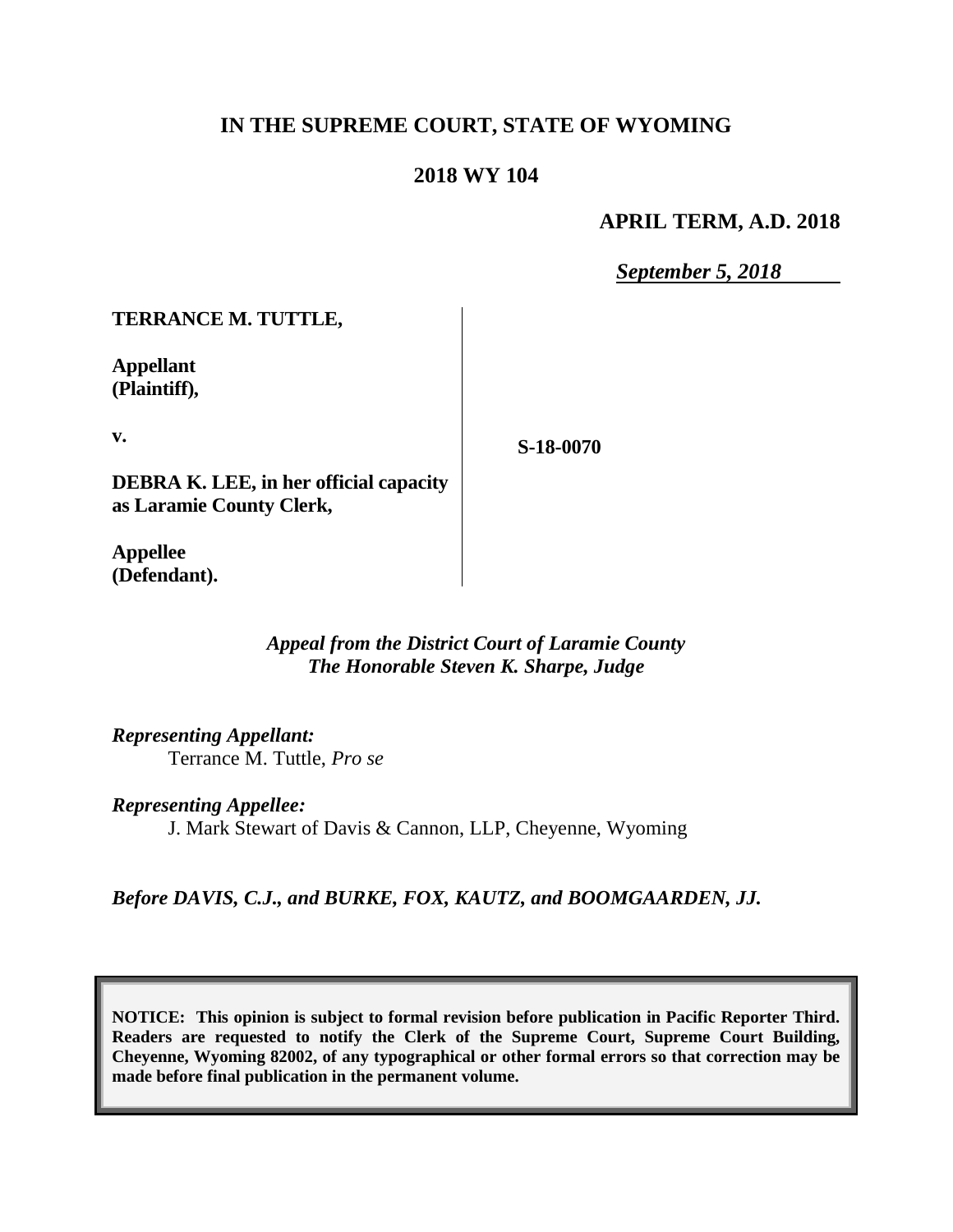### **DAVIS**, **Chief Justice**.

[¶1] In 2007, the United States Internal Revenue Service (IRS) filed a Notice of Federal Tax Lien (NFTL) against real property owned by Terrance Tuttle. In 2017, Mr. Tuttle filed a declaratory judgment action against the Laramie County Clerk, asking that the NFTL be declared invalid and that the clerk be ordered to remove the NFTL from Mr. Tuttle's property record. The district court dismissed the complaint as barred by the statute of limitations and for failure to state a cognizable claim. We agree that the complaint failed to state a cognizable claim and affirm.<sup>1</sup>

## **ISSUES**

[¶2] Mr. Tuttle, appearing *pro se*, presents two issues on appeal. We find a single issue dispositive and state that issue as:

> Did the district court err in dismissing Mr. Tuttle's complaint pursuant to W.R.C.P. 12(b)(6) for failure to state a claim for which relief may be granted?

## **FACTS**

[¶3] Accepting the allegations in Mr. Tuttle's complaint as true, *see Whitham v. Feller*, 2018 WY 43, ¶ 4, 415 P.3d 1264, 1265 (Wyo. 2018), the pertinent facts are as follows. In 2007, the IRS filed an NFTL against Mr. Tuttle's Laramie County property. The IRS did not thereafter file a tax lien against the property, but the presence of the NFTL itself interfered with Mr. Tuttle's ability to refinance. On numerous occasions over the ten years following the recording of the NFTL, Mr. Tuttle asked the county clerk, then Debra Lathrop, to remove it from his property record. Ms. Lathrop refused to do so and informed Mr. Tuttle that the NFTL could not be removed without a court order.

[¶4] On April 12, 2017, Mr. Tuttle filed a declaratory judgment complaint against Debra Lee, Ms. Lathrop's successor. The complaint did not allege that Ms. Lee violated the law or any procedural requirement by recording the NFTL. It instead alleged, in relevant part:

> 15. The Plaintiff talked to Ms. Lathrop many times since 2007 about having the NFTL stricken from the record because it is incorrect and it contains false information that harms the Plaintiff's credit rating.

<sup>1</sup> Because we hold that Mr. Tuttle's complaint failed to state a claim for which relief can be granted, we need not address the question of whether Mr. Tuttle's complaint was barred by the applicable statute of limitations.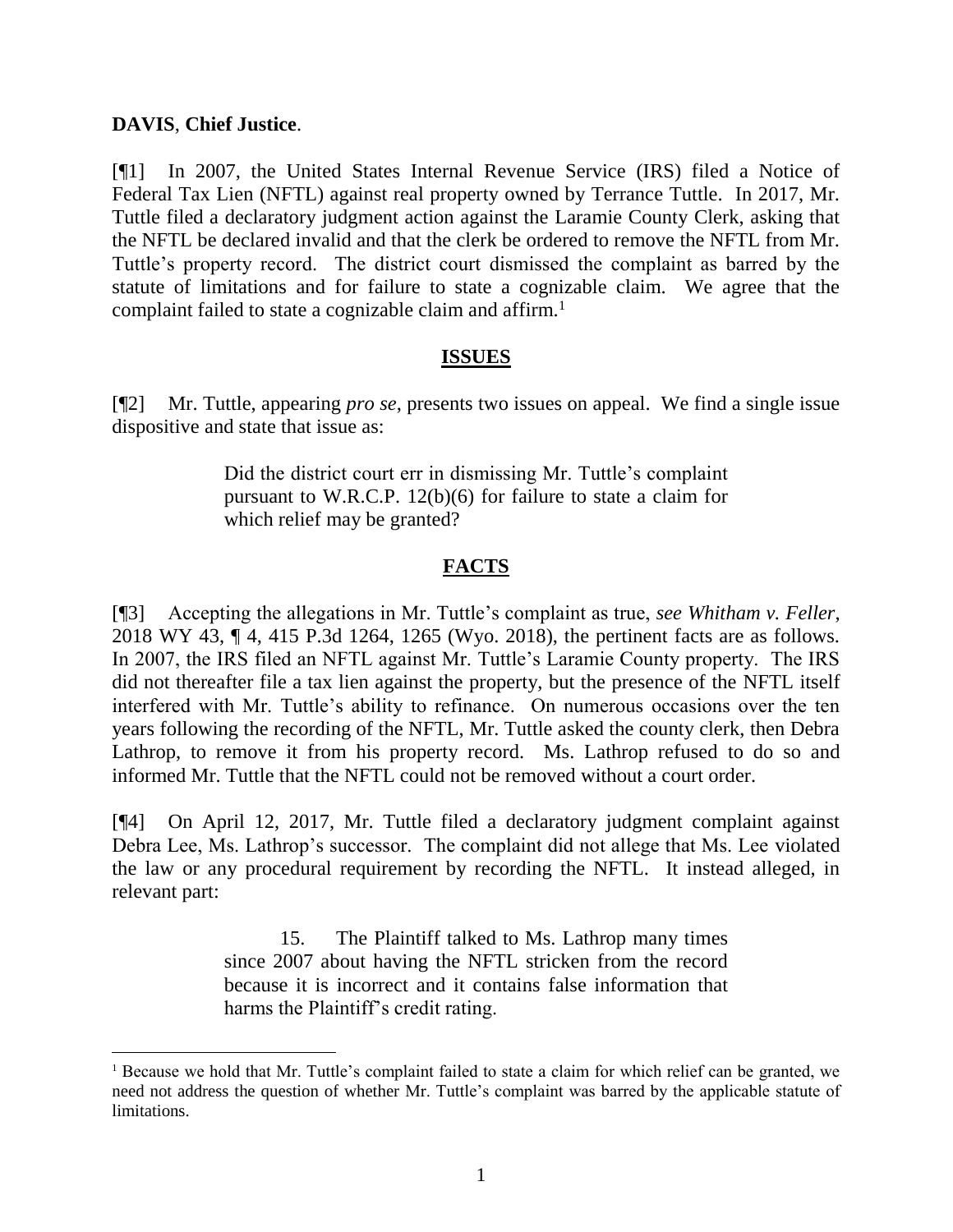\* \* \* \*

21. The NFTL was placed of record by mistake. The NFTL constitutes a slander of the Plaintiff's title as no federal tax lien has ever been filed and no action has ever been taken by the IRS to enforce any tax lien.

[¶5] By way of relief, Mr. Tuttle asked the district court to declare the NFTL to be of no effect, and to order the county clerk to remove the NFTL from his property record. On May 4, 2017, Ms. Lee responded to the complaint with a Rule 12(b)(6) motion to dismiss for failure to state a claim.

[¶6] On July 6, 2017, the district court held a hearing on Ms. Lee's motion to dismiss. During that hearing, the court raised a question concerning the four-year statute of limitations applicable to declaratory judgment actions and directed the parties to submit supplemental briefing. After receiving the supplemental briefing, the court entered an order granting Ms. Lee's motion to dismiss. The court found the complaint was barred by the four-year statute of limitations, and it further concluded:

> Even if Plaintiff's declaratory judgment action is not barred by the statute of limitations, it is still not cognizable. Plaintiff seeks to have the Laramie County Clerk remove the Notice of Federal Tax Lien. Under Wyoming Statutes §§ 29- 6-201 through 29-6-208, the Laramie County Clerk has a non-discretionary duty to file notice of federal tax liens in the county records. In addition, Wyoming Statutes § 18-[3]-  $40[2](a)(xii)$  mandates that a county clerk file a notice of a lien "[in] favor of the United States." "Where a statute uses the mandatory language 'shall,' a court must obey the statute as a court has no right to make the law contrary to what is prescribed by the legislature." *In re LePage*, 2001 WY 26, ¶ 11, 18 P.3d 1177, 1180 (Wyo. 2001); *see also White v. Wharff*, 2007 WL 196676, \* 5 (N.D. Cal. 2007) (dismissing a similar complaint "because [the county recorder] properly recorded the federal tax lien in accordance with the requirements of her job"). Consequently, because he does not allege any impropriety in the procedure that the Defendant followed in this case, his claim for declaratory relief is not cognizable against her.

[¶7] On February 5, 2018, Mr. Tuttle filed a timely notice of appeal to this Court.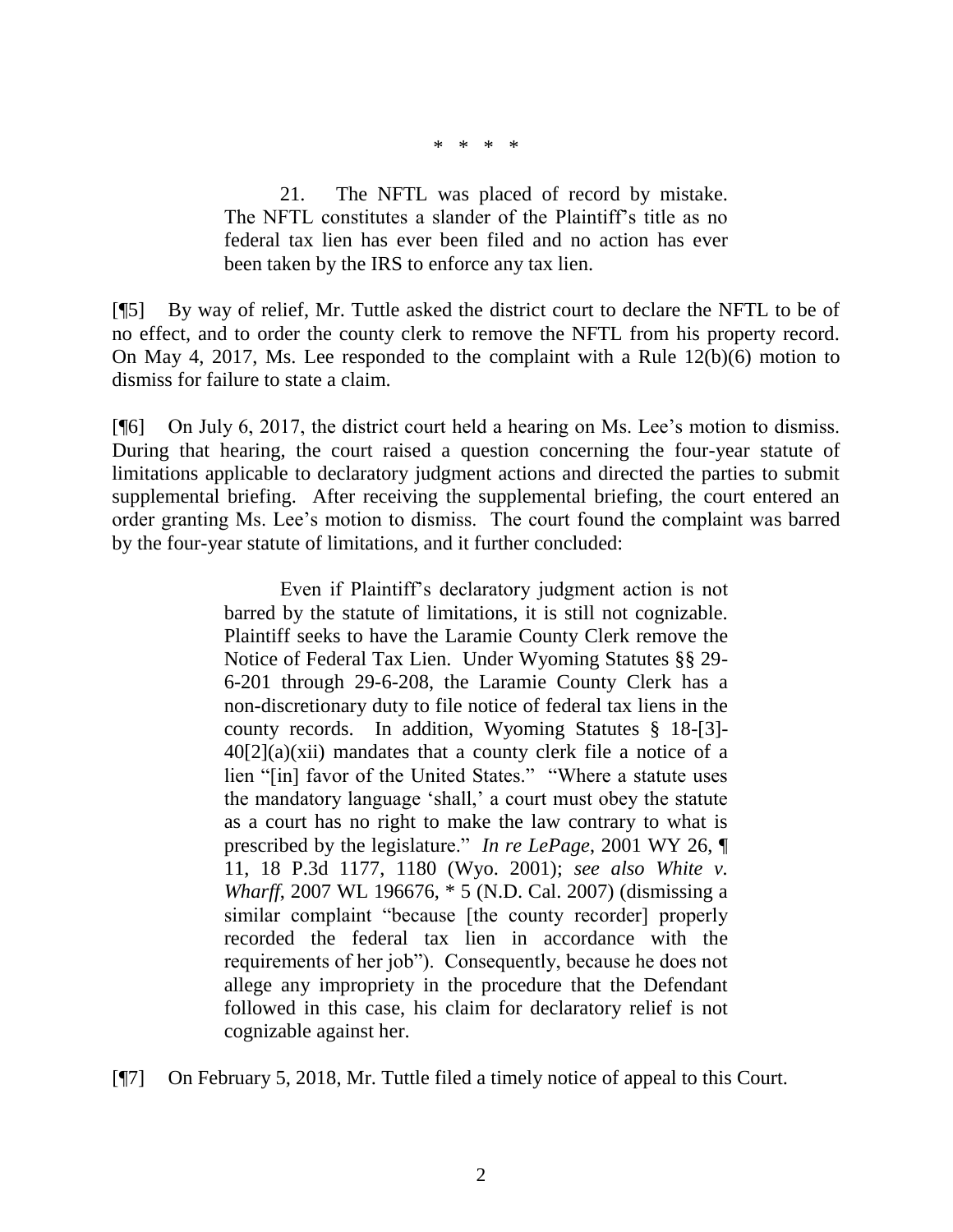#### **STANDARD OF REVIEW**

[ $[$ [8] "We review a district court's decision granting a [Rule 12\(b\)\(6\)](http://www.westlaw.com/Link/Document/FullText?findType=L&pubNum=1008760&cite=WYRRCPR12&originatingDoc=Ia72eb9a04cbc11e89d46ed79fb792237&refType=LQ&originationContext=document&vr=3.0&rs=cblt1.0&transitionType=DocumentItem&contextData=(sc.Search)) motion to dismiss *de novo*." *Whitham*, ¶ 13, 415 P.3d at 1267 (citing *[Bush Land Dev. Co. v. Crook Cty.](http://www.westlaw.com/Link/Document/FullText?findType=Y&serNum=2040882551&pubNum=0004645&originatingDoc=Ia72eb9a04cbc11e89d46ed79fb792237&refType=RP&fi=co_pp_sp_4645_539&originationContext=document&vr=3.0&rs=cblt1.0&transitionType=DocumentItem&contextData=(sc.Search)#co_pp_sp_4645_539) Weed & Pest Control Dist.*[, 2017 WY 12, ¶ 7, 388 P.3d 536, 539 \(Wyo. 2017\)\)](http://www.westlaw.com/Link/Document/FullText?findType=Y&serNum=2040882551&pubNum=0004645&originatingDoc=Ia72eb9a04cbc11e89d46ed79fb792237&refType=RP&fi=co_pp_sp_4645_539&originationContext=document&vr=3.0&rs=cblt1.0&transitionType=DocumentItem&contextData=(sc.Search)#co_pp_sp_4645_539).

> "When reviewing a [W.R.C.P. 12\(b\)\(6\)](http://www.westlaw.com/Link/Document/FullText?findType=L&pubNum=1008760&cite=WYRRCPR12&originatingDoc=Ia72eb9a04cbc11e89d46ed79fb792237&refType=LQ&originationContext=document&vr=3.0&rs=cblt1.0&transitionType=DocumentItem&contextData=(sc.Search)) dismissal, this Court accepts all facts stated in the complaint as being true and views them in the light most favorable to the plaintiff. We will sustain a [W.R.C.P. 12\(b\)\(6\)](http://www.westlaw.com/Link/Document/FullText?findType=L&pubNum=1008760&cite=WYRRCPR12&originatingDoc=Ia72eb9a04cbc11e89d46ed79fb792237&refType=LQ&originationContext=document&vr=3.0&rs=cblt1.0&transitionType=DocumentItem&contextData=(sc.Search)) dismissal only when it is certain from the face of the complaint that the plaintiff cannot assert any facts which would entitle him to relief."

*Herrig v. Herrig*[, 844 P.2d 487, 490 \(Wyo.](http://www.westlaw.com/Link/Document/FullText?findType=Y&serNum=1992221510&pubNum=0000661&originatingDoc=Ia72eb9a04cbc11e89d46ed79fb792237&refType=RP&fi=co_pp_sp_661_490&originationContext=document&vr=3.0&rs=cblt1.0&transitionType=DocumentItem&contextData=(sc.Search)#co_pp_sp_661_490) 1992) (citation omitted), quoted in *Davis v. State*[, 910 P.2d 555, 560 \(Wyo.](http://www.westlaw.com/Link/Document/FullText?findType=Y&serNum=1996026767&pubNum=0000661&originatingDoc=Ia72eb9a04cbc11e89d46ed79fb792237&refType=RP&fi=co_pp_sp_661_560&originationContext=document&vr=3.0&rs=cblt1.0&transitionType=DocumentItem&contextData=(sc.Search)#co_pp_sp_661_560) [1996\).](http://www.westlaw.com/Link/Document/FullText?findType=Y&serNum=1996026767&pubNum=0000661&originatingDoc=Ia72eb9a04cbc11e89d46ed79fb792237&refType=RP&fi=co_pp_sp_661_560&originationContext=document&vr=3.0&rs=cblt1.0&transitionType=DocumentItem&contextData=(sc.Search)#co_pp_sp_661_560) Although dismissal is a drastic remedy which should be granted sparingly, a motion to dismiss "is the proper method for testing the legal sufficiency of the allegations and will be sustained when the complaint shows on its face that the plaintiff is not entitled to relief." *[Feltner v. Casey Family](http://www.westlaw.com/Link/Document/FullText?findType=Y&serNum=1995182863&pubNum=0000661&originatingDoc=Ia72eb9a04cbc11e89d46ed79fb792237&refType=RP&fi=co_pp_sp_661_208&originationContext=document&vr=3.0&rs=cblt1.0&transitionType=DocumentItem&contextData=(sc.Search)#co_pp_sp_661_208)  Program*[, 902 P.2d 206, 208 \(Wyo.](http://www.westlaw.com/Link/Document/FullText?findType=Y&serNum=1995182863&pubNum=0000661&originatingDoc=Ia72eb9a04cbc11e89d46ed79fb792237&refType=RP&fi=co_pp_sp_661_208&originationContext=document&vr=3.0&rs=cblt1.0&transitionType=DocumentItem&contextData=(sc.Search)#co_pp_sp_661_208) 1995) (quoting *[Mummery](http://www.westlaw.com/Link/Document/FullText?findType=Y&serNum=1989036713&pubNum=0000661&originatingDoc=Ia72eb9a04cbc11e89d46ed79fb792237&refType=RP&fi=co_pp_sp_661_243&originationContext=document&vr=3.0&rs=cblt1.0&transitionType=DocumentItem&contextData=(sc.Search)#co_pp_sp_661_243) v. Polk*[, 770 P.2d 241, 243 \(Wyo.](http://www.westlaw.com/Link/Document/FullText?findType=Y&serNum=1989036713&pubNum=0000661&originatingDoc=Ia72eb9a04cbc11e89d46ed79fb792237&refType=RP&fi=co_pp_sp_661_243&originationContext=document&vr=3.0&rs=cblt1.0&transitionType=DocumentItem&contextData=(sc.Search)#co_pp_sp_661_243) 1989)).

*[Rissler & McMurry Co. v. State](http://www.westlaw.com/Link/Document/FullText?findType=Y&serNum=1996128477&pubNum=0000661&originatingDoc=Ia72eb9a04cbc11e89d46ed79fb792237&refType=RP&fi=co_pp_sp_661_1160&originationContext=document&vr=3.0&rs=cblt1.0&transitionType=DocumentItem&contextData=(sc.Search)#co_pp_sp_661_1160)*, 917 P.2d 1157, 1160 [\(Wyo.1996\),](http://www.westlaw.com/Link/Document/FullText?findType=Y&serNum=1996128477&pubNum=0000661&originatingDoc=Ia72eb9a04cbc11e89d46ed79fb792237&refType=RP&fi=co_pp_sp_661_1160&originationContext=document&vr=3.0&rs=cblt1.0&transitionType=DocumentItem&contextData=(sc.Search)#co_pp_sp_661_1160) *cert. denied*, [519 U.S. 1091, 117 S.Ct. 765, 136](http://www.westlaw.com/Link/Document/FullText?findType=Y&serNum=1996238507&pubNum=0000708&originatingDoc=Ia72eb9a04cbc11e89d46ed79fb792237&refType=RP&originationContext=document&vr=3.0&rs=cblt1.0&transitionType=DocumentItem&contextData=(sc.Search))  [L.Ed.2d 712 \(1997\).](http://www.westlaw.com/Link/Document/FullText?findType=Y&serNum=1996238507&pubNum=0000708&originatingDoc=Ia72eb9a04cbc11e89d46ed79fb792237&refType=RP&originationContext=document&vr=3.0&rs=cblt1.0&transitionType=DocumentItem&contextData=(sc.Search))

*Whitham*, ¶ 13, 415 P.3d at 1267 (quoting *Bush Land Dev. Co*[., ¶ 7, 388 P.3d at 539\)](http://www.westlaw.com/Link/Document/FullText?findType=Y&serNum=2040882551&pubNum=0004645&originatingDoc=Ia72eb9a04cbc11e89d46ed79fb792237&refType=RP&fi=co_pp_sp_4645_539&originationContext=document&vr=3.0&rs=cblt1.0&transitionType=DocumentItem&contextData=(sc.Search)#co_pp_sp_4645_539).

### **DISCUSSION**

[¶9] Mr. Tuttle contends that the district court erred in dismissing his complaint and argues the court should have ordered Ms. Lee "to perform the ministerial function of filing a judgment declaring that no tax lien burdens [his] title." Because a county clerk has no statutory authority to declare an NFTL invalid and record a document to that effect, we agree with the district court that Mr. Tuttle failed to state a cognizable claim.

[¶10] "[A] county has no powers other than those granted by Wyoming's constitution or its statutes, as well as those powers which can reasonably be implied from expressly granted powers." *In re RB*, 2013 WY 15, ¶ 14, 294 P.3d 24, 28 (Wyo. 2013) (citing *[Bd.](http://www.westlaw.com/Link/Document/FullText?findType=Y&serNum=2002639957&pubNum=0004645&originatingDoc=Ie3ceebcb708b11e2900d8cbbe5df030a&refType=RP&fi=co_pp_sp_4645_721&originationContext=document&vr=3.0&rs=cblt1.0&transitionType=DocumentItem&contextData=(sc.Keycite)#co_pp_sp_4645_721)  [of Cty. Comm'rs for Sublette Cty. v. Exxon Mobil Corp.](http://www.westlaw.com/Link/Document/FullText?findType=Y&serNum=2002639957&pubNum=0004645&originatingDoc=Ie3ceebcb708b11e2900d8cbbe5df030a&refType=RP&fi=co_pp_sp_4645_721&originationContext=document&vr=3.0&rs=cblt1.0&transitionType=DocumentItem&contextData=(sc.Keycite)#co_pp_sp_4645_721)*, 2002 WY 151, ¶ 22, 55 P.3d [714, 721 \(Wyo.](http://www.westlaw.com/Link/Document/FullText?findType=Y&serNum=2002639957&pubNum=0004645&originatingDoc=Ie3ceebcb708b11e2900d8cbbe5df030a&refType=RP&fi=co_pp_sp_4645_721&originationContext=document&vr=3.0&rs=cblt1.0&transitionType=DocumentItem&contextData=(sc.Keycite)#co_pp_sp_4645_721) 2002)). This limitation extends to county officers. For example, in *RB*,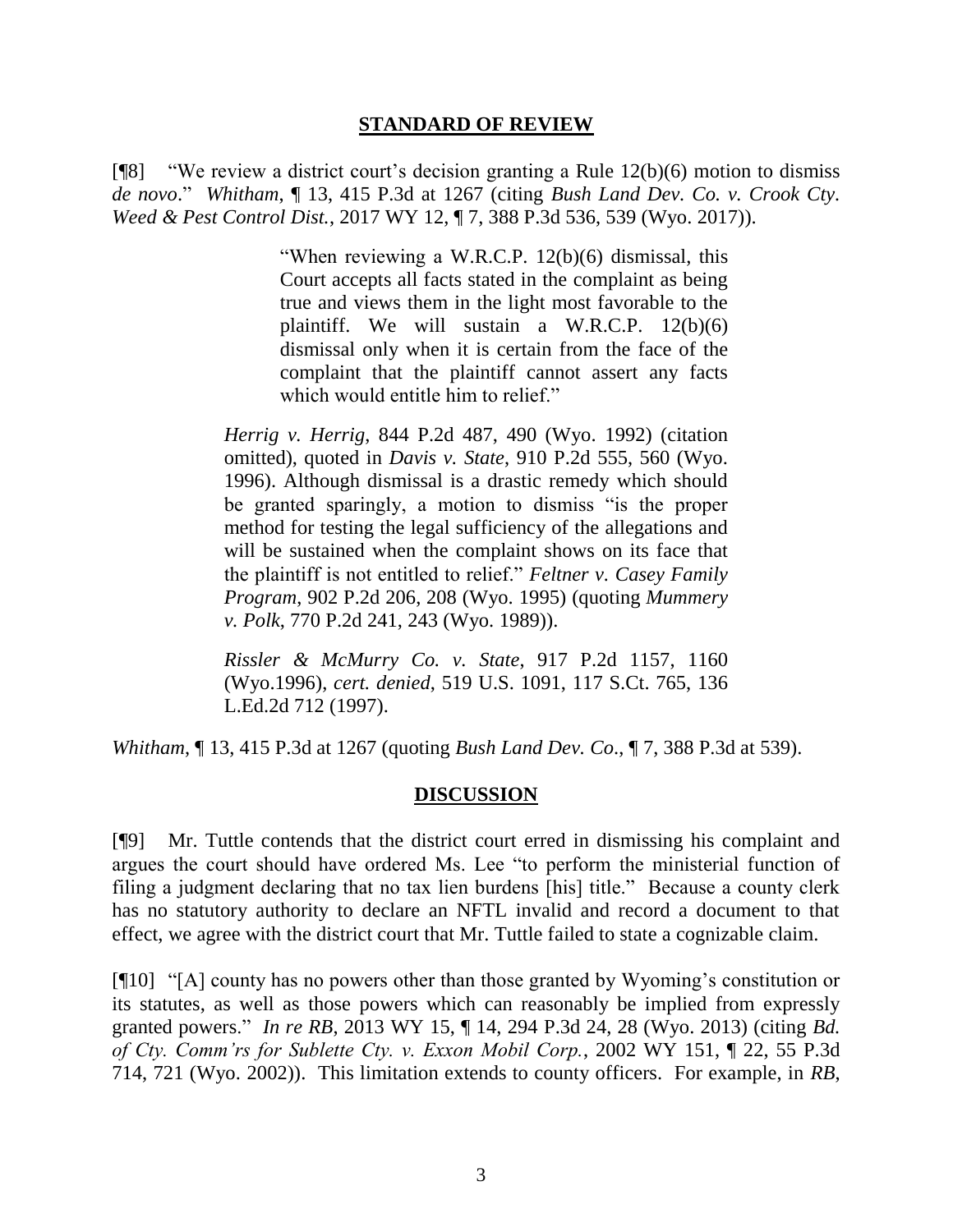we rejected a county's contention that its county attorney could challenge a State Hospital decision to discharge a patient. *RB*, ¶ 38, 294 P.3d at 34. We reasoned:

> In the words of our own Justice Potter, "[c]ourts are not at liberty to depart from that meaning [of a statute] which is plainly declared." *Rasmussen*, 7 Wyo. [117] [at 128, 50 P.](http://www.westlaw.com/Link/Document/FullText?findType=Y&serNum=1897012216&pubNum=660&originatingDoc=Ie3ceebcb708b11e2900d8cbbe5df030a&refType=RP&fi=co_pp_sp_660_821&originationContext=document&vr=3.0&rs=cblt1.0&transitionType=DocumentItem&contextData=(sc.Keycite)#co_pp_sp_660_821)  [\[819\] at 821](http://www.westlaw.com/Link/Document/FullText?findType=Y&serNum=1897012216&pubNum=660&originatingDoc=Ie3ceebcb708b11e2900d8cbbe5df030a&refType=RP&fi=co_pp_sp_660_821&originationContext=document&vr=3.0&rs=cblt1.0&transitionType=DocumentItem&contextData=(sc.Keycite)#co_pp_sp_660_821) [(1897)]. The statutes here do not contain direct language to the effect that a county attorney may object to discharge on behalf of the State, and the legislature could easily have included that language if that had been its intent. It has done so in other statutes.

*RB*, ¶ 38, 294 P.3d at 34 (some alternations in original).

[¶11] We similarly conclude that the statutes governing the recording of federal tax liens and lien notices leave a county clerk with no statutory authority to independently evaluate and record a declaration concerning the validity of a federal lien or notice. We begin our review by looking to a county clerk's general authority under Title 18, and then turn to the more specific provisions governing federal tax liens.

[¶12] Wyo. Stat. Ann. § 18-3-402 sets forth a county clerk's duties generally. With respect to the filing of a federal lien or notice of lien, the statute provides that the county clerk shall:

> File or file and record every notice, abstract or statement of any lien or claim or release or discharge thereof in favor of the United States or any department or bureau thereof as provided by the laws of the United States when any such instrument has been prepared in conformity to the laws of the United States and is presented for filing or filing and recording:

> > (A) The county clerk shall number such notices, abstracts or statements in the order in which they are filed and if they are required to be recorded he shall record them in a well bound book to be called "federal lien record." All instruments which require filing or recording shall be indexed alphabetically under the names of the persons named or affected in a well bound book called "index to federal liens";

(B) No fee shall be charged for the performance of these services and the failure to file, record or index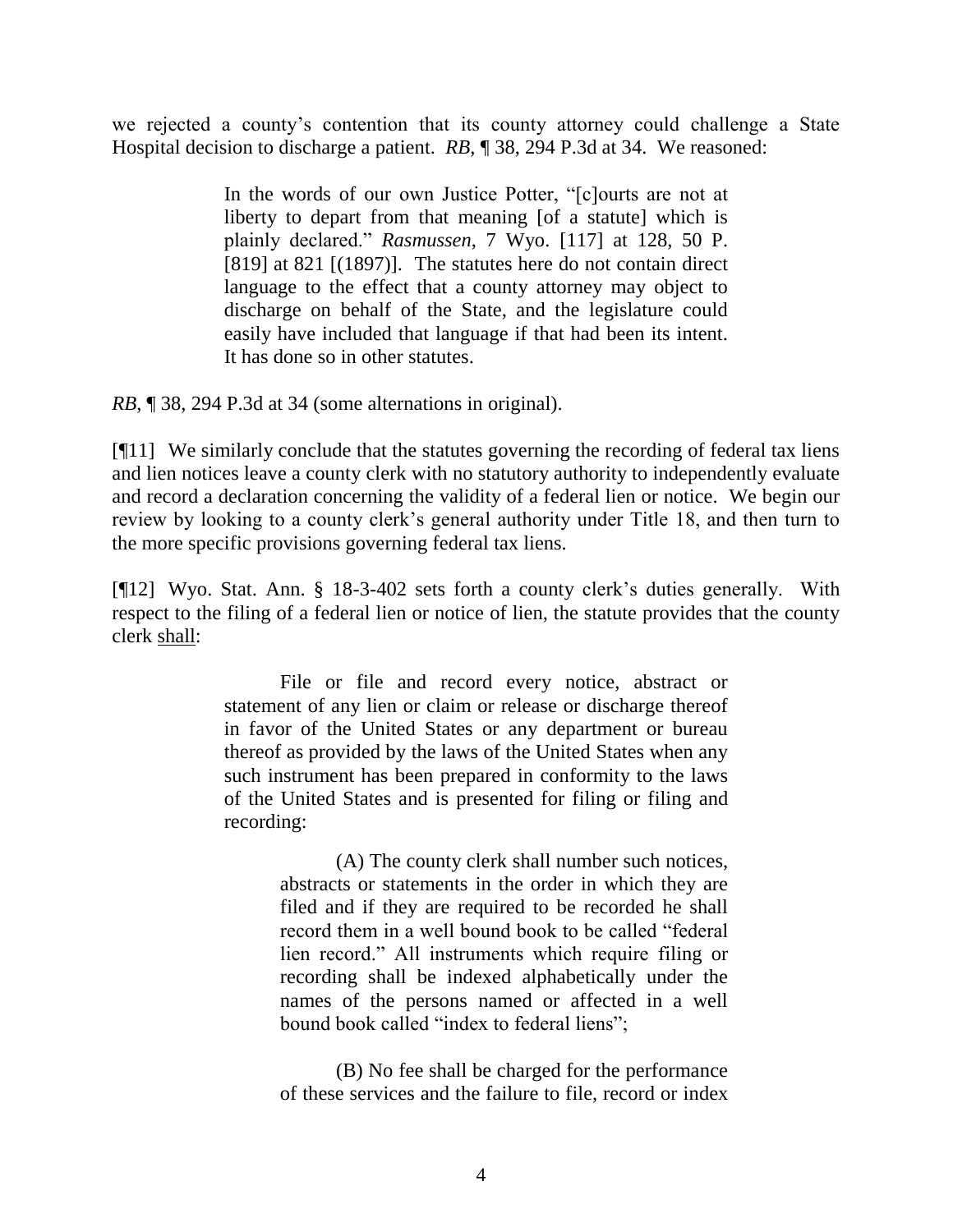properly the notice, abstract or statement shall not affect the validity or legality of any such lien, claim, release or discharge.

Wyo. Stat. Ann. § 18-3-402(a)(xii) (LexisNexis 2017).

[¶13] This obligation is further refined by the Uniform Federal Lien Registration Act, adopted by Wyoming in 1988. Wyo. Stat. Ann. §§ 29-6-201 *et seq.* (LexisNexis 2017). The Act clarifies what is required for a federal tax lien or notice of lien to be eligible for filing.

> Certification of notices of liens, certificates or other notices affecting federal liens by the secretary of the treasury of the United States or his delegate, or by any official or entity of the United States responsible for filing or certifying of notice of any other lien, *entitles them to be filed and no other attestation, certification or acknowledgement is necessary*.

Wyo. Stat. Ann. § 29-6-205 (emphasis added).

[¶14] If a federal lien or notice of lien is presented to the county clerk with the section 205-required certification, the Act directs that the clerk

> *shall endorse thereon his identification and the date and time of receipt and immediately file it* alphabetically or enter it in an alphabetical index showing the name and address of the person named in the notice, the date and time of receipt, the title and address of the official or entity certifying the lien and the total amount appearing on the notice of lien.

Wyo. Stat. Ann. § 29-6-206(a)(ii) (emphasis added).

[ $[$ [15] The use of the word "shall" in section 206(a)(ii), as well as in Wyo. Stat. Ann.  $\S$ 18-3-402(a)(xii), means the county clerk's recording obligation is mandatory, not discretionary.

> In particular, we have repeatedly found the word "shall" in a statute to be mandatory. *[Stutzman v. Office of](http://www.westlaw.com/Link/Document/FullText?findType=Y&serNum=2008690586&pubNum=0004645&originatingDoc=I03a5d712a37a11dc8dba9deb08599717&refType=RP&fi=co_pp_sp_4645_475&originationContext=document&vr=3.0&rs=cblt1.0&transitionType=DocumentItem&contextData=(sc.Keycite)#co_pp_sp_4645_475)  Wyo. State Eng'r*[, 2006 WY 30, ¶ 17, 130 P.3d 470, 475](http://www.westlaw.com/Link/Document/FullText?findType=Y&serNum=2008690586&pubNum=0004645&originatingDoc=I03a5d712a37a11dc8dba9deb08599717&refType=RP&fi=co_pp_sp_4645_475&originationContext=document&vr=3.0&rs=cblt1.0&transitionType=DocumentItem&contextData=(sc.Keycite)#co_pp_sp_4645_475)  [\(Wyo.](http://www.westlaw.com/Link/Document/FullText?findType=Y&serNum=2008690586&pubNum=0004645&originatingDoc=I03a5d712a37a11dc8dba9deb08599717&refType=RP&fi=co_pp_sp_4645_475&originationContext=document&vr=3.0&rs=cblt1.0&transitionType=DocumentItem&contextData=(sc.Keycite)#co_pp_sp_4645_475) 2006) ("Where the legislature uses the word 'shall,' this Court accepts the provision as mandatory and has no right to make the law contrary to what the legislature